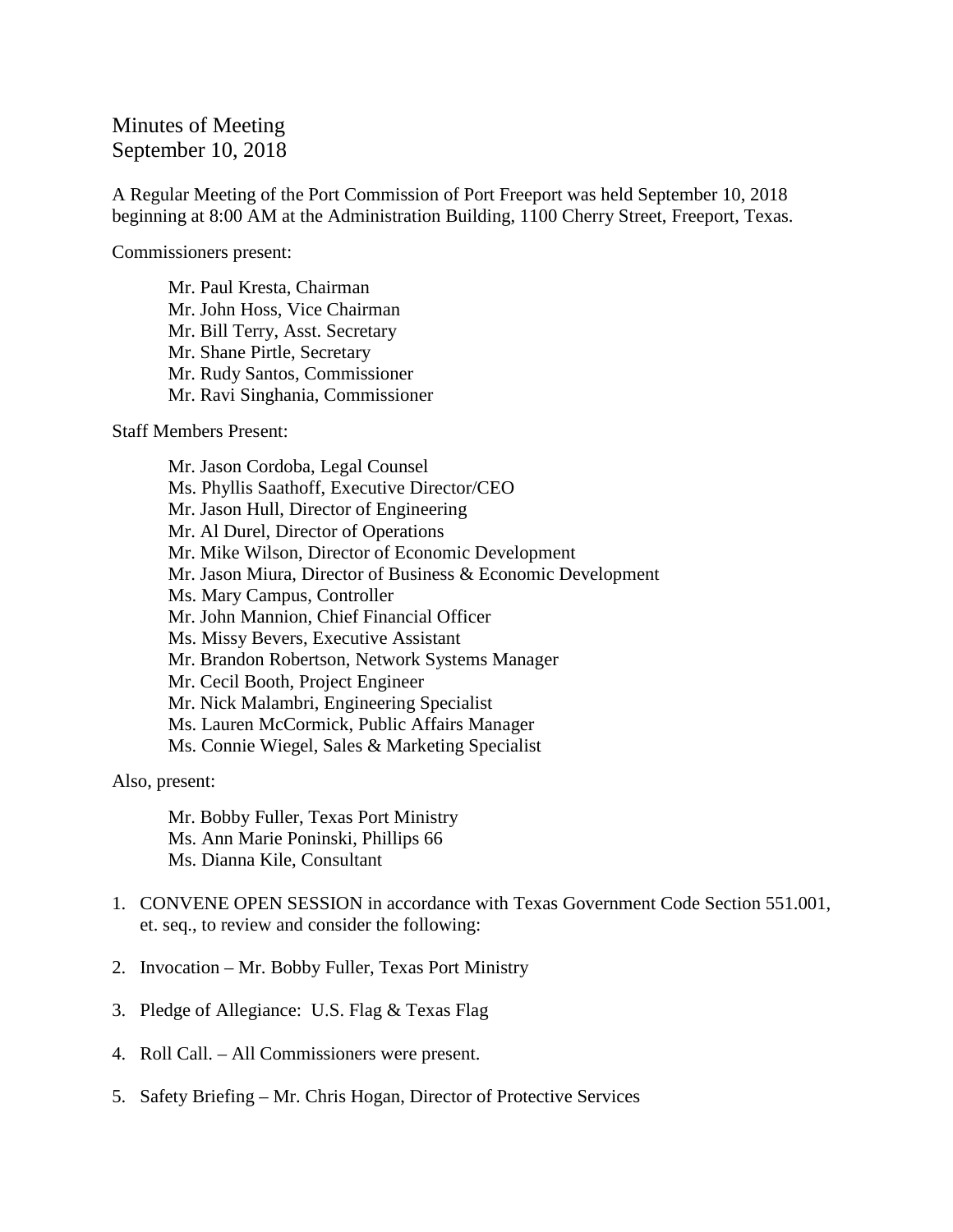6. Approval of minutes from the following meetings:

August 23,2018 – Public Hearing August 23, 2018 – Regular Meeting August 30, 2018 – Public Hearing August 30, 2018 – Special Meeting

A motion was made by Commissioner Pirtle to approve the minutes as presented. The motion was seconded by Commissioner Santos with all Commissioners present voting in favor of the motion.

7. Receive report from Executive Director/CEO and/or Port staff on activities and matters related to administrative affairs. Port tenant updates, USCOE, rail issues, AAPA Committees, leases, contracts, upcoming Port and civic events and other related administrative affairs.

Ms. Saathoff reported attending the August 29 Texas Ports Association Meeting in Austin with the primary topic of discussion being the upcoming legislative session. Staff had the opportunity to meet with Assistant Secretary of the Army R.D. James to review the Port's project during his visit to the upper Texas Coast September 4. Staff will have another opportunity to visit with ASA James at the National Waterways Conference in New Orleans September 12-14.

8. Receive report from Commissioners on matters related to meetings and conferences attended, Port presentations and other related Port Commission matters.

Commissioner Singhania reported attending the Friends of the River Breakfast and plans to attend the Annual Meeting September 22.

- 9. Public Comment There were no public comments.
- 10. Approval of a Master Services Agreement for consulting services with The Goodman Corporation.

Mr. Wilson stated the agreement with Goodman is to provide engineering technical support associated with federal grant applications. This agreement can be terminated at any time and there is no cost to enter into the agreement. Professional services are only provided when the Board deems it necessary for Goodman to provide technical work on federal grants. Staff recommends approval.

A motion was made by Commissioner Pirtle to approve the agreement. The motion was seconded by Commissioner Singhania with all Commissioners present voting in favor of the motion.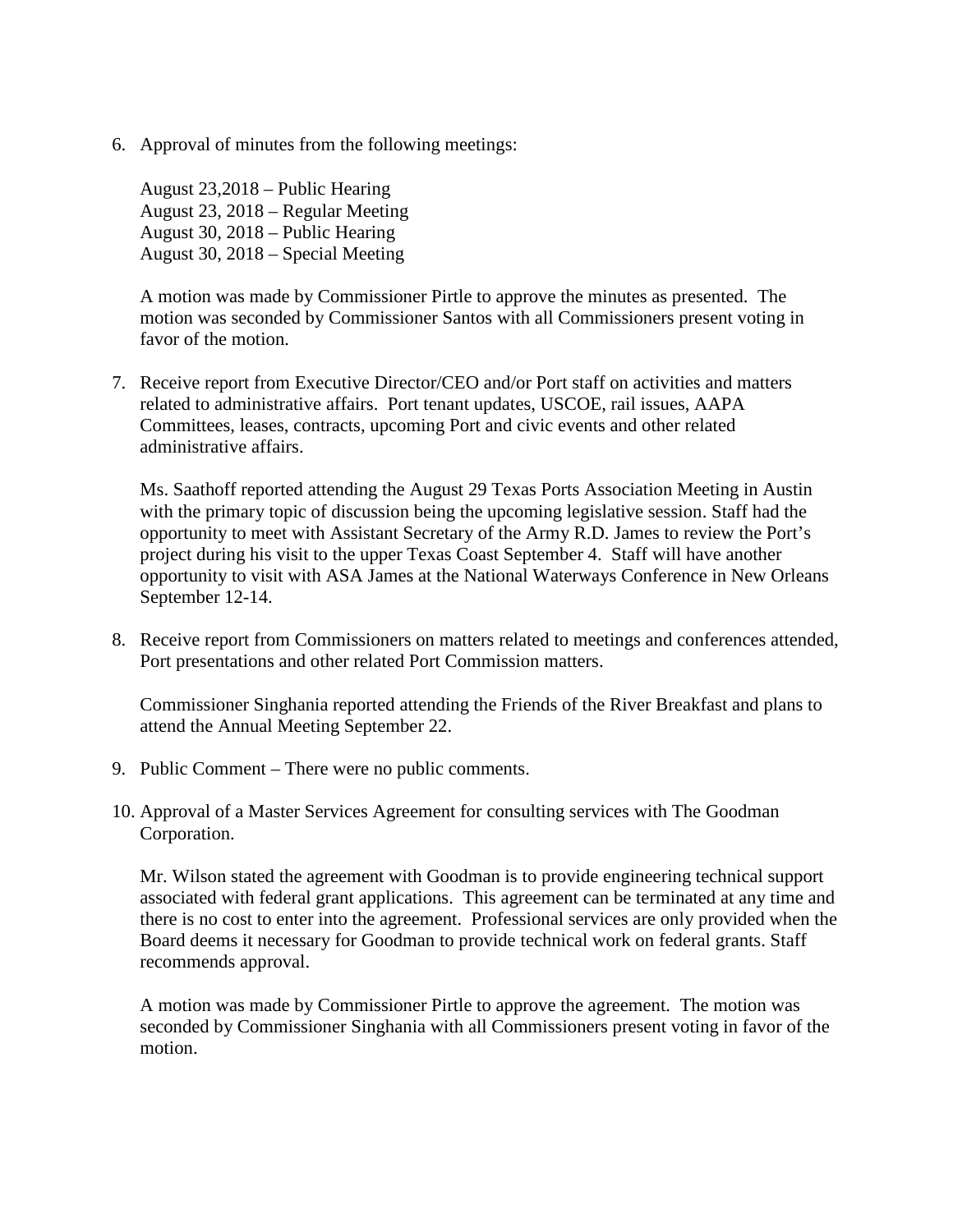11. Approval of a Form of Credentials appointing Phyllis Saathoff as delegate, and Paul Kresta as alternate, to the Annual Convention and Annual Meeting of the American Association of Port Authorities.

A motion was made by Commissioner Singhania to approve the form of credentials. The motion was seconded by Commissioner Terry with all Commissioners present voting in favor of the motion.

12. Discussion regarding Executive Director/CEO nomination to the National Waterways Conference Board of Directors for a term of 3 years.

Ms. Saathoff was recommended for nomination to the Board of Directors for the National Waterways Conference. The term is for 3 years and only requires attendance for two meetings each year, the Spring Conference in Washington, DC and the Annual Conference. Ms. Saathoff stated it is important to have representation on the Board as this organization is very active and engaged with the U.S. Army Corps of Engineers. Ms. Saathoff intends to accept the nomination, unless there are concerns from the Port Commission. Commissioner Singhania stated it is a great opportunity to serve on the Board but asked if an alternate is allowed if schedule does not permit her attendance. Ms. Saathoff indicated she could participate remotely via conference call if needed but stated the Board is large enough that an absence at a meeting would not affect their quorum. Commissioner Hoss stated he supports Ms. Saathoff's participation on the Board of Directors for the National Waterways Conference.

13. Review and consider appointment to the Brazoria-Fort Bend Rail District Board of Directors for a two-year term beginning October 1, 2018.

Commissioner Kresta noted the Board previously discussed nominating Brian Devine to the Board of Directors and asked for a motion to approve the appointment.

A motion was made by Commissioner Singhania to appoint Brian Devine to the Brazoria-Fort Bend Rail District as a representative for Port Freeport. The motion was seconded by Commissioner Terry with all Commissioners present voting in favor of the motion.

At this time, Commissioner Singhania thanked Mr. Miura for a job well done during his time served on the Board of Directors. Commissioner Hoss also thanked Mr. Miura for helping to move the program forward during this tenure. Commissioner Terry and Commissioner Pirtle echoed their sentiments.

14. Discussion regarding filing of the Phase II Rail Expansion and Mode Conversion Project grant application for the FY 2018 Consolidated Rail Infrastructure and Safety Improvements (CRISI) Program.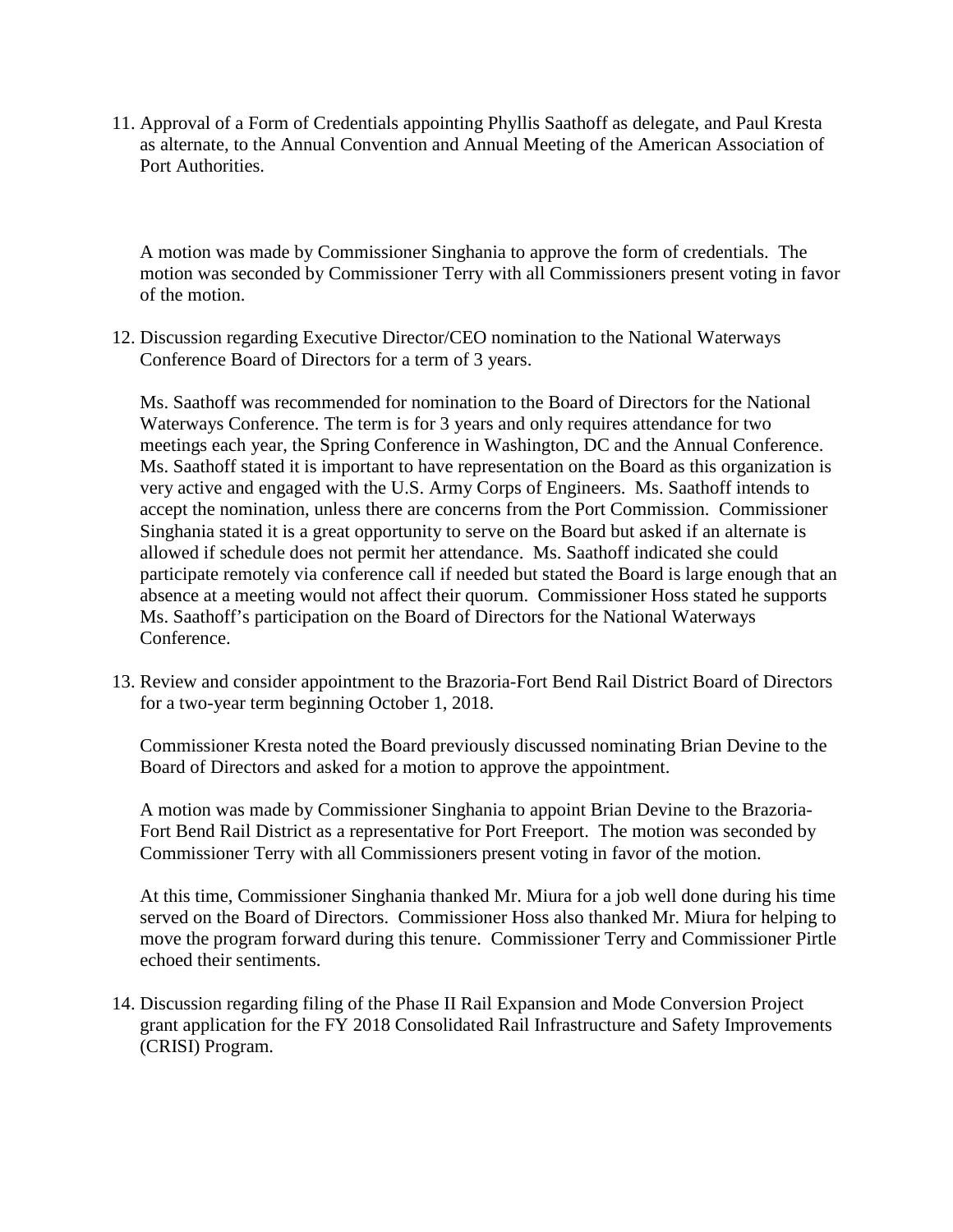Mr. Wilson stated staff is working to apply for a consolidated rail infrastructure and safety improvements grant from the Federal Railway Administration. There are four remaining tracks on Parcel 14 that have not been constructed. This project is currently in the budget for an estimated \$10 million. If successful, this grant will enable the Port to have an additional \$5.2 million in funding. The Port's portion of the grant is forty-eight percent.

## 15. Conduct workshop regarding Fiscal Year 2018/2019 Budget for Port Freeport.

Ms. Campus began the workshop by stating the transmittal letter within the budget document compares budget year to budget year. Today's workshop will focus on the forecasted numbers for 2018 comparing the budget and those explanations. Forecasted numbers are a combination of staff expectations such as revenues based on current activity as well as mathematical combination. The budget summary incorporates \$26.8 million in operating revenues, \$18.6 in operating expenses which produces an operating profit of \$8.1 million for an operating margin of thirty percent. There is a decrease in net assets of \$3.9 million that staff anticipates due to the contributing capital. Planned expenditures amount to \$67.1 million which will be funded through a combination of cash flows, holdings in the investment reserve, debt and grants. Debt service on existing debt amounts to \$9.7 million with anticipation of a \$40 million issuance of general obligation bonds for the Freeport Harbor Channel Improvement Project. It is also anticipated \$15,000 will be used from the reserves and the balance of unrestricted will be \$28 million by year end. Lease revenues are anticipated to be 45% of the budget, harbor revenues 38% and ad valorem tax revenue 16%. Total operating revenues are \$26.8 million and overall the harbor revenues increased over 2018 forecast by 913,000 or 80%. Of that increase, 15% is related to existing business and 85% is related to new opportunities. Tonnage will come in slightly over two million tons. Ms. Campus noted with regard to the tonnage, some customers are priced per unit on the schedule which skews the tonnage number because the pricing is per unit instead of per ton. Volumes are down 5% over 2018 due to project cargo volume however containerized cargo volumes have been added with new business which are also at a unit base cost. Lease revenues are at \$14.4 million which is an increase over forecasted \$420,000 or 3%. This is due to contractual CPI increases as well as one lease under negotiation with tenant. Mr. Mannion stated that updated values for the County are up \$13.7 billion with an overall increase of 5.6%, industrial/commercial up 8% and a residential decrease of 2%. The tax rate is calculated at .0401/100 of assessed value. \$446 million of new value was added to the tax role. Total value is \$13.77, M&O approximately \$4.3 million and scheduled debt service \$1.191 million and a total levy of \$5.5 million. With board approval at the last meeting, an adjustment was made to homestead exemption for residents 65 and over or disabled increasing to \$150,000. Mr. Mannion stated that setting the tax rate at .0401/100 is the next step in the long-reach plan which puts the forecast out to 2029. Maintaining the tax rate shows the tax levy increasing over time due to growth in the tax base from anticipated investment as well as tax abatements expiring and coming back on the roll. With regard to operating expenses, Ms. Campus stated depreciation is the majority of the Port's assets, with Port salary/wages making up 26% of the budget, professional services 15%, training/travel/promotional 3%, supplies/utilities 4%, business insurance 5% and maintenance/repair is 8%. Port salary/wages increased in the 2018 forecast at \$677,000 or 16% with the total budget \$4,841,300 million. This number includes a 4% salary/wage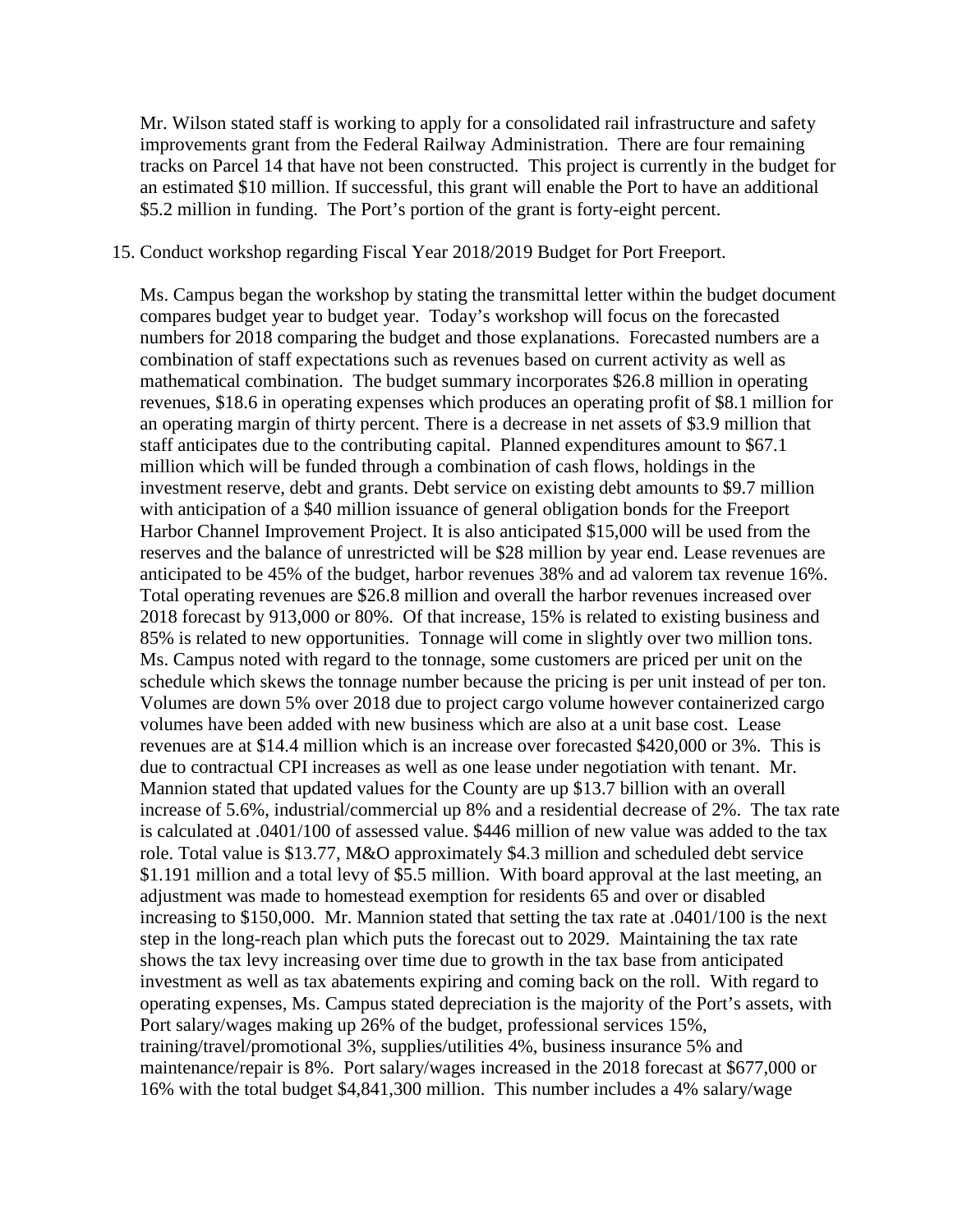increase which is a 2.5% cost of living and 1.5% merit. \$20,000 has been set aside for market adjustments should they be necessary. A 12% increase was included for group health insurance and 10% for dental. The percent of benefits to salary/wages is 37% and has been reviewed by the Personnel Advisory Committee. Professional Services are budgeted at \$2.7 million which is an increase over 2018 forecast of \$797,000. Training/travel/promotional is budgeted at \$641,600 which is an increase over 2018 forecast of \$129,024. Utilities have increased to \$502,100. Ms. Campus noted this is calculated using an average of the previous year's budget to forecast the next year. Business insurance is budgeted slightly over \$1 million which is an increase of 3%. The March 1 property renewal was a 12.1% increase in premium, and the July 1 liability renewal was a 3.8% increase. Other services/charges is a 20% increase to \$447,600. This is due to an increase in dues/subscriptions which primarily is the PIERS shipping data which is utilized for market research and statistics as well as auditing of our cargo. Maintenance and repair is budgeted slightly over \$1 million which is an increase of 84% over 2018 forecasted. Depreciation expense is budgeted at \$7.2 million, an increase of 5% and due to a forecasted addition such as the rail project which will be completed next year. Velasco Terminal is still the focus for Capital Projects and has not changed from the Strategic Workshop previously held.

16. Adoption of a resolution setting the 2018 Tax Rate for Port Freeport.

Staff noted this item was on the agenda for the second meeting scheduled at 10:00 a.m., which was added due to an error in a notice published by the County Tax Office. This item was tabled until 10:00 a.m.

- 17. EXECUTIVE SESSION in accordance with Subchapter D of the Open Meetings Act, Texas Government Code Section 551.001, et. seq., to review and consider the following:
	- A. Under authority of Section 551.071 (Consultation with Attorney) for discussion regarding:
		- 1. Consultation with attorney to discuss potential litigation.
		- 2. Consultation with attorney to discuss potential litigation.
	- B. Under authority of Section 551.072 (Deliberation Concerning Real Property Matters) for discussion regarding:
		- 1. The potential exchange, lease, or value of real property located at Port Freeport, including but not limited to Parcels 7, 8, 10, 26, and 37.
		- 2. Discussion regarding the potential exchange, lease or value of real property located in Freeport, Texas, including but not limited to the area known as the East End of Freeport and bordered by the following streets: FM 1495; East 2<sup>nd</sup> Street; Terminal Street and East 8<sup>th</sup> Street in Freeport, Texas.
		- 3. The potential purchase, exchange, lease or value of real property located at Port Freeport, including but not limited to the real property located at and contiguous to Berths 1, 2, 5 and 7.